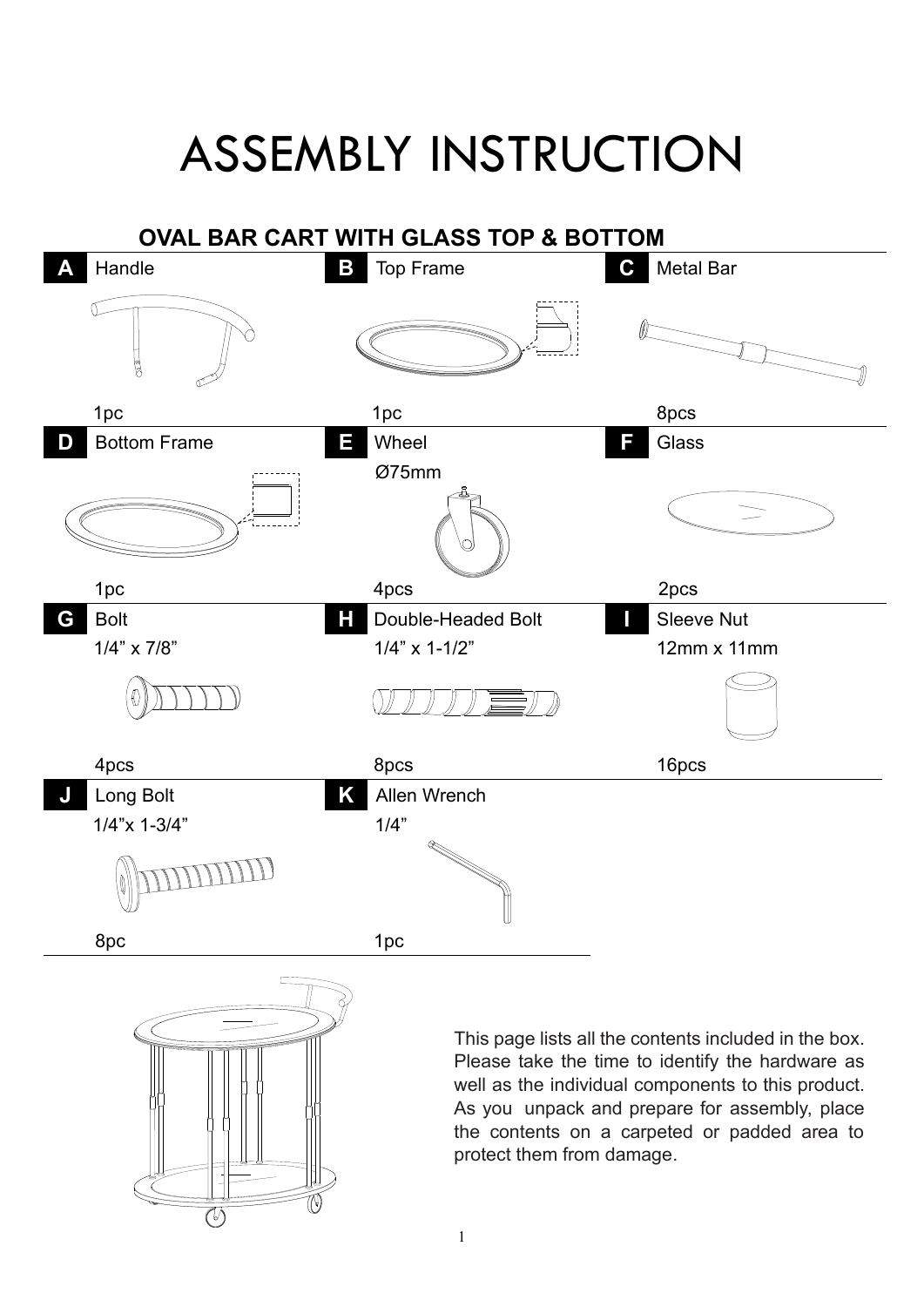**1** Attach Handle (A) and Top Frame (B) by using Bolt (G) and Allen Wrench (K) as shown. Screw Double-Headed Bolt (H) into corresponding holes on the Top Frame (B) and put the Sleeve Nut (I) through it.





Screw Metal Bar (C) on Top Frame (B) as shown.



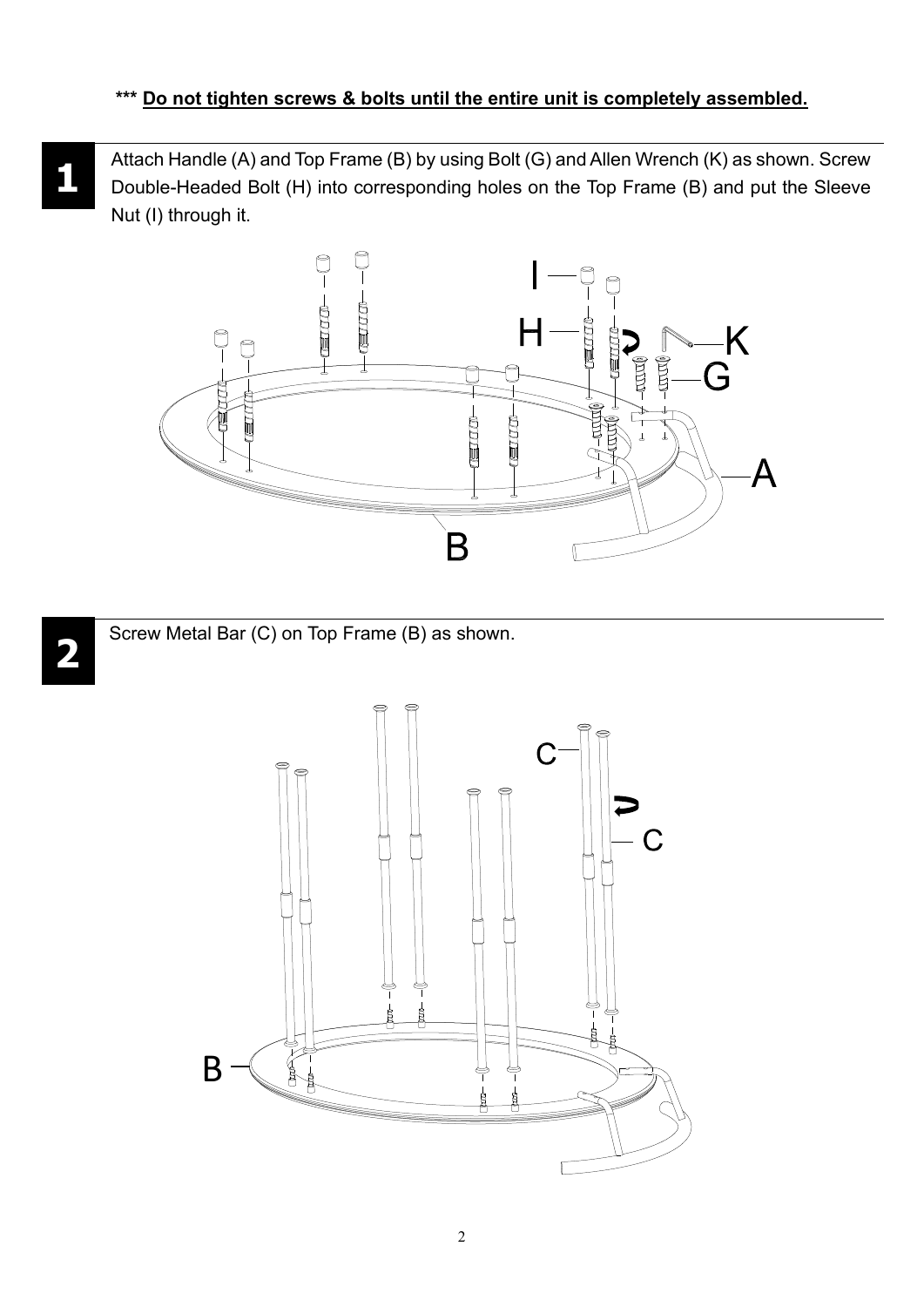Insert Long Bolt (J) into Bottom Frame (D), Sleeve Nut (I) and Metal Bar (C) and tighten with Allen Wrench (K).



Screw Wheel (E) into the corresponding holes on Bottom Frame (D) as shown.



**4**

**3**